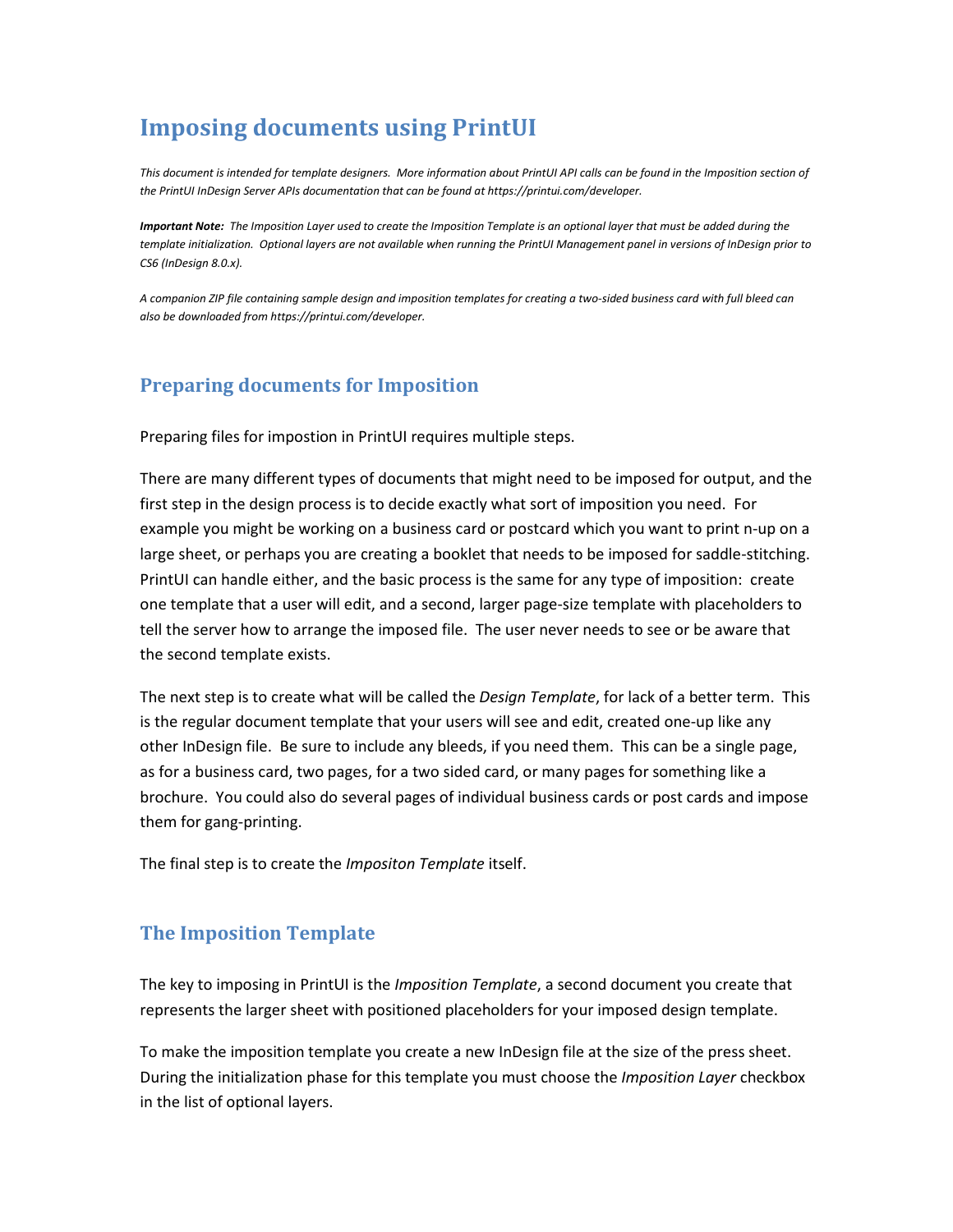Any object that you put on the imposition layer is considered a placeholder for a page from your design template, and the page will be automatically centered in that placeholder during processing. From this it should be clear that the placeholders should be designed to fit the pages you will be imposing. Placeholder frames may be rotated for head-to-head or foot-tofoot layouts if you like.

If your imposed file will have several pages you may find it convenient to put marks or other information on the master page, but the placeholder frames should be placed on the live document page(s). **ONLY** placeholders should be put onto the Imposition layer. Your imposition template may be a single page, in the case of n-up type impositions, or may need several pages in the case of a stitched or bound brochure (see below).

## **Specifying the page order using parameters**

There are two optional parameters that are used in the requestimposition API call for processing the template, *fill* and *booklet,* and the use of these determines how your design template is placed into the imposition template. While they are called optional, failure to use one or the other will result in only one placeholder being filled on each output page. It is possible to specify both *fill* and *booklet* in a single call, but the result will be the same as if you used only the *booklet* parameter. A third parameter, *keepjobs* is used for debugging purposes and prevents the job from being deleted after processing.

- The **fill** parameter will cause each placeholder on the page of your imposition template to be filled with a single page from the design template, and a new page will be added to the imposed document until all pages from the design template have been included. No special treatment of the placeholder frames is required in the imposition template to use the fill parameter.
- The **booklet** parameter lets you specify which page of the design template will be placed into each placeholder frame in the imposition template. In order to accomplish this it is required that you rename each placeholder in the Layers panel with the number of the page from the design template that should go into the placeholder.

Despite its name, the booklet parameter is also used when creating non-booklet impositions that have more than one design template page per imposed page, such as folded cards with multiple panels or work-and-turn impositions for two sided work where it makes sense to create only one set of plates. It is even possible to use the same imposition template to do either work-and-turn or sheetwise impositions if the frames are named to handle the different pages. Passing the booklet parameter will populate for work-and-turn, the fill parameter will ignore the frame names and produce separate n-up pages for each side.